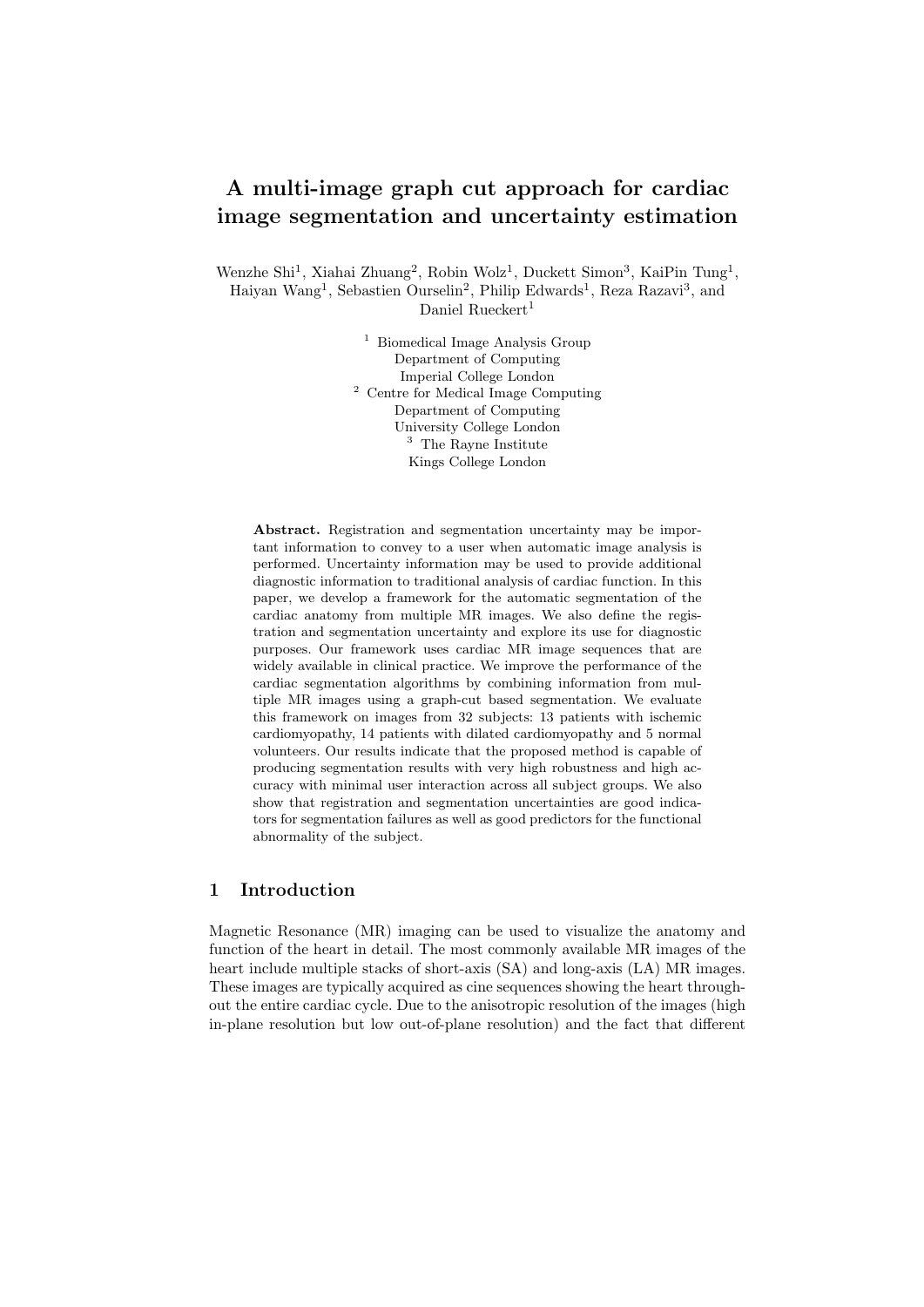slices of the stack are acquired during different breath-holds automated segmentation is difficult. On the other hand, 3D volumetric cardiac MR imaging is now becoming feasible [1]. These images have high spatial resolution and are free from inter-slice motion. However, the images have a lower signal-to-noise-ratio and lack of contrast compared to SA and LA MR images. Therefore, combining 3D and cine MR image data, has potential to provide better accuracy and robustness for automated segmentation.

One of the widely recognized technique for cardiac anatomy segmentation is to propagate a pre-constructed atlas to the unseen images using image registration [2, 3]. By using a locally affine registration method (LARM), this technique is able to deal with large shape variations of the heart. Another alternative is voxel based segmentation [4, 5] The method is able to achieve sub-voxel accuracy but requires a good initialization.

Atlas propagation is widely used either for the initialization for cardiac segmentation [2] or as the primary segmentation method [3]. An important but not yet fully explored aspect of such image segmentation is: How can we quantify and visualize the segmentation uncertainty? This question can be further divided into uncertainty arising from the registration [6, 7] and uncertainty about the final segmentation. No matter how robust a segmentation technique is, it is important to have the ability to alert the user if the uncertainty of the segmentation quality is high. High uncertainty can either be a sign of an unreliable segmentation result or of an abnormal cardiac anatomy.



Fig. 1. Work-flow of the automatic segmentation and uncertainty estimation framework.

In this paper we extend an automatic image segmentation technique [8] to a framework that simultaneously uses information from multiple (possibly sparsely sampled) cardiac images. The integration of registration- and intensity-based segmentation has shown the ability to achieve both good robustness and accuracy [8]. In the proposed framework shown in Fig.1 we automatically segment the right ventricle, left ventricle and myocardium simultaneously from high-resolution 3D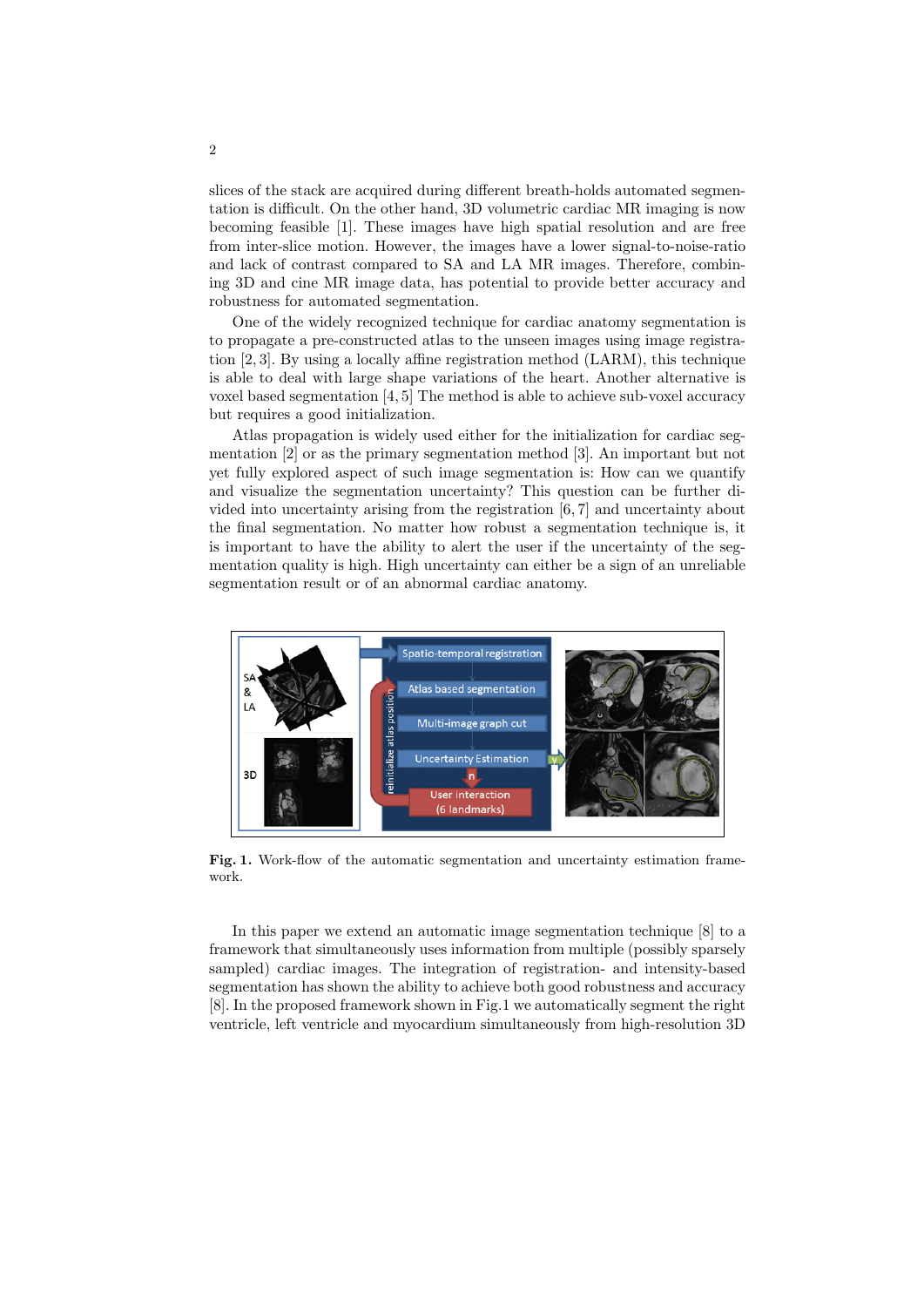MR images (3D) as well as multiple stacks of SA and LA cine MR images. Before image segmentation we transform all images into a common spatial and temporal coordinate system and correct the misalignments between inter- and intra- sequences [9]. We first developed a registration scheme that propagates a probabilistic atlas to the subject's coordinate system and then used a multiple component EM (MCEM) estimation algorithm for an initial segmentation. The segmentation is then refined using a multi-image graph cut algorithm.

We also explore the potential of registration and segmentation uncertainty in improving the robustness: If and only if the uncertainty of the segmentation is high, the system will ask the user to input additional landmarks to help better initialize the atlas-to-subject registration. The landmarks include apex, center of mitral valve, center of left ventricle and two right ventricle insertion points. The next section describes the segmentation framework in detail; Section 3 introduces the idea of using uncertainty in the analysis. Finally, section 4 shows results from 32 patients while section 5 summarizes and concludes the paper.

# **2 Cardiac segmentation using multiple images**

SA and LA cine MR views provide images with high spatial resolution within each slice, but the spatial resolution between slices is poor. Nevertheless, both SA and LA images have high temporal resolution revealing dynamic information about the heart. By contrast, 3D MR images acquired within a single breathhold provide a static image of the heart with high spatial resolution in all three directions. However, these images are often noisy and provide less good contrast for the myocardium, leading to less accurate delineation. Therefore, we propose to use all three types of MR images within a unified segmentation framework that employs a two-step segmentation technique using registration and intensitybased segmentation.

#### **2.1 Spatio-temporal registration**

The images we use for each patient consist of stacks of SA and LA images (acquired as cine images) as well as a 3D anatomical end-systolic volume. The LA image stacks consist of four (4CH), three (3CH) and two chamber (2CH) views. Note that, the SA and LA images are acquired during a separate breath-hold for each slice while the 3D anatomical image is acquired in a single breath-hold. Due to potential differences in the position of the heart (e.g. due to respiration) there is usually some spatial misalignment between the images (inter-sequence misalignment) as well as between individual slices of the SA and LA images (intra-sequence misalignment). In addition there is temporal misalignment between the 3D anatomical image and the SA and LA cine images. In order to use multiple images simultaneously, these misalignments must be corrected. The 3D image provides good spatial resolution to serve as target for accurate sliceto-volume registration [9]. In this framework we first register all available LA and SA image sequences to the 3D image using a 1D temporal registration by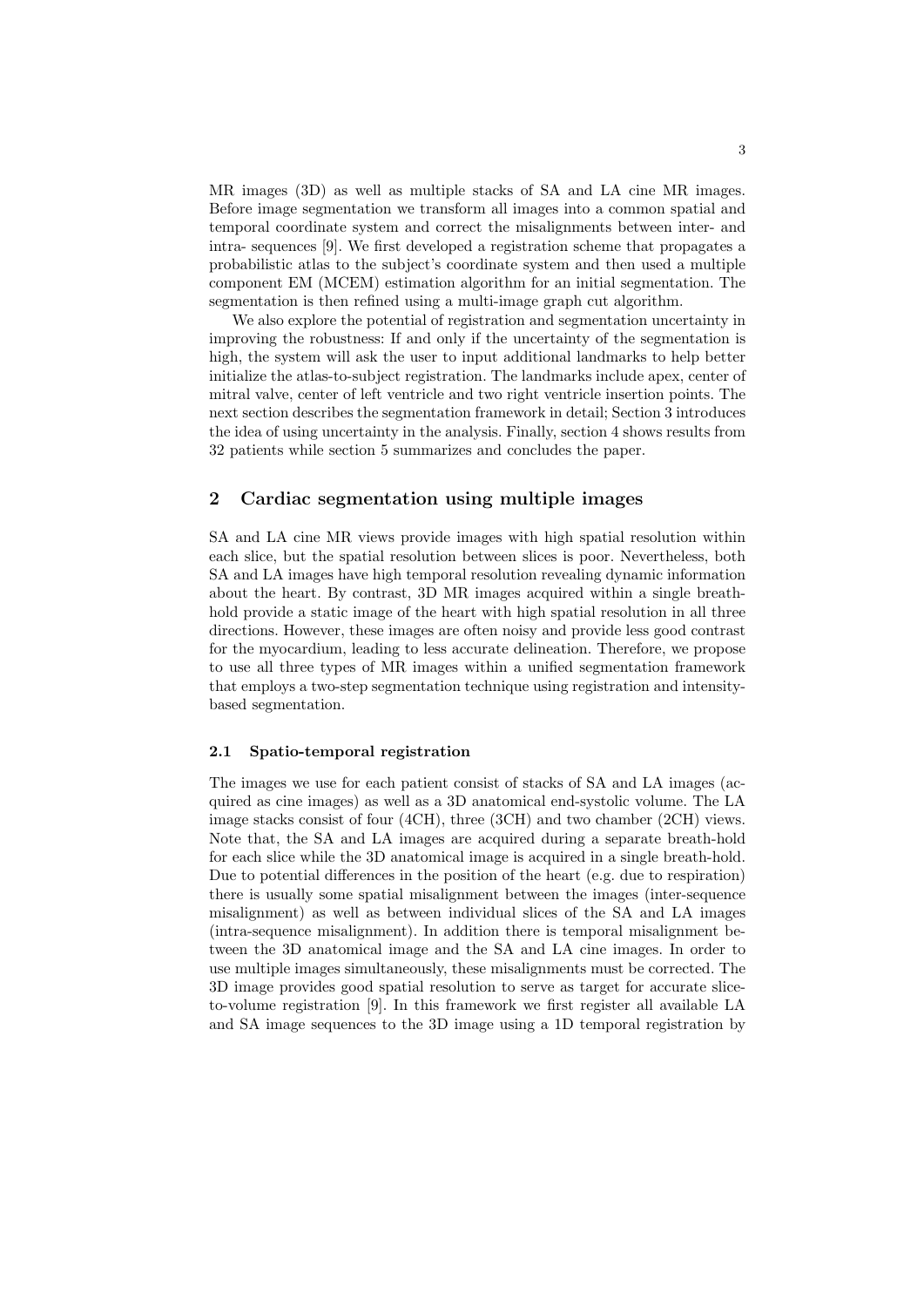maximizing normalized mutual information as a similarity measure followed by a spatial 3D rigid registration using the same similarity measure. The resulting spatio-temporal (4D) transformation corrects both the inter-sequence misalignment and intra-sequence slice shifts so that all images can be transformed to the same spatio-temporal coordinate system, in this case, the coordinate system of the 3D anatomical MR image.

#### **2.2 Atlas based segmentation**

In [8] image registration was used to propagate an atlas constructed from normal population to subjects. A locally affine registration method (LARM) [3] was used to address the large local shape variability of pathological cardiac anatomy, commonly seen across large populations with pathologies. LARM is integrated into the registration process as an intermediate registration step between a global affine registration and a fully non-rigid registration. Compared to traditional registration schemes, LARM is capable of providing a good initial alignment between the images of patients with pathologies and the atlas constructed from normal subjects.The deformation is defined under the following equation 1:

$$
T(X) = \begin{cases} G_i(X) & X \in V_i \\ \sum_{i=1}^{i=n} W_i(X) G_i(X) & \text{otherwise} \end{cases}
$$
 (1)

where  $G_i(X)$  is region  $V_i$ 's estimated affine transformation and  $W_i$  is the distance between given X and *V<sup>i</sup>* .

After atlas propagation, We [8] used a two-component Gaussian mixture model for the myocardial tissue modelling infarcted and non-infarcted myocardial tissue while being spatially constrained by the probabilistic atlas [2] propagated.

We extend the above method to multi-image atlas propagation using a combined normalized mutual information similarity measure in which the similarity for each image is weighted by the relative number of voxels in the image.

#### **2.3 Multi-image graph cut refinement**

The MCEM algorithm [8] segments the 3D, SA and LA images separately although the atlas is propagated to all images simultaneously. We propose to use an energy function based on Markov Random Fields (MRF) in combination with graph-cuts [5] to refine the segmentation across all images at the same time. 4D graph cuts have recently been used to segment image sequences [10, 11]. Here, we have adopted the 4D graph cut approach to utilize information from multiple MR images with different spatial resolution. To differentiate our approach from a 4D graph cut segmentation of image sequences, we refer to it as multi-image graph cut segmentation.

Let  $I_i$  be the *i*-th image of multiple images, segmenting  $I_i$  is defined as a process of assigning a label  $f_p \in L$  to each voxel  $p \in I_i$ . An MRF-based energy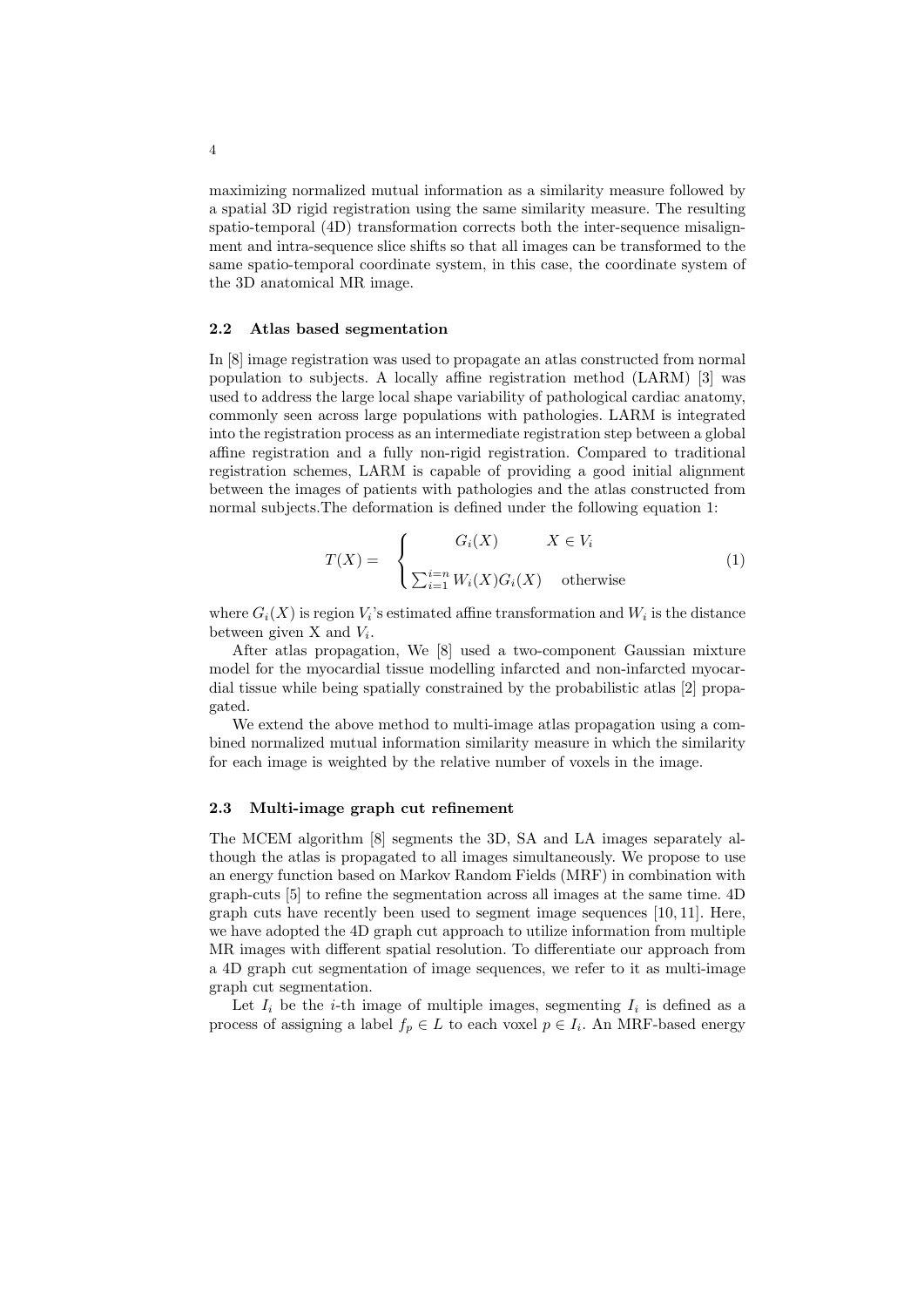function can be formulated as:

$$
E(f) = \lambda \sum_{p \in I_i} D_p(f_p) + \sum_{\{p,q\} \in N} V_{p,q}^{intra}(f_p, f_q) + \sum_{\{p,q\} \in M} V_{p,q}^{inter}(f_p, f_q)
$$
(2)

where *N* and *M* are a neighborhood of voxels within an image and across different images respectively and  $f$  is the labeling of  $I_i$  [5]. The data term  $D_p(f_p)$ measures the disagreement between the *a-priori* probabilistic model and the observed data.  $V_{p,q}(f_p, f_q)$  is a smoothness term penalizing discontinuities of the segmentation in *N* or *M*. The parameter  $\lambda$  governs the influence of the data and smoothness terms. We found heuristically that setting  $\lambda = 2$  leads to robust results for myocardium segmentation. Two different smoothness terms are chosen respectively for inter image similarity and intra image similarity since they are intuitively distinguished. For intra image similarity continuity in intensity space is enforced. While for inter image similarity comes from overlap between voxels. And continuity in intensity space is neither granted nor meaningful due to different modalities and strong spatial alignment.

To optimize eq. (2), a graph  $G = \langle V, E \rangle$  with a node  $v \in V$  for each voxel *p* is defined on images. Each edge  $e \in E$  consists of connections between node  $v$  and two terminal nodes  $F$  and  $B$  (also called source and sink node) as well as connections between neighboring voxels. The terminal nodes *F* and *B* represent the two labels describing foreground and background, respectively. By determining a minimum cut on graph *G*, the desired segmentation can be obtained<sup>[5]</sup>. The data term  $D_p(f_p)$  is estimated using the MCEM segmentation [8] which generates a probability for each class of each voxel.

The smoothness term between neighboring voxels within an image is defined over a cubic neighborhood *N* by the following equation:

$$
V_{p,q}^{intra} = w_{intra} \frac{1}{\ln(1 + (I_p - I_q)^2) + \epsilon} \tag{3}
$$

Here *I* is intensity and  $\epsilon$  is a small constant value which compensates for noise when  $I_p$  is close to  $I_q$ . For neighbouring voxels we define  $w_{intra} = 1/d$  where *d* is the distance between two voxels.

For voxels across different images, a different smoothness term is chosen. We define a smoothness term that depends on the degree of overlap between the voxels instead of the intensity similarity to enforce spatial consistency and address the different modalities between images. We use the Dice metric to compute the amount of overlap between images

$$
V_{p,q}^{inter} = w_{inter}(2||S_p \cap S_q||)/(||S_p|| \cup ||S_q||)
$$
\n(4)

where  $S_p$  and  $S_q$  are the voxel volumes of voxel *p* and *q* and *w*<sub>inter</sub> is a constant weight chosen as 2 from extensive experiment. The result of this equation is real number between 0 and 1 due to different voxel size and position of the images. The smoothness term is defined in a neighborhood *M* where  $V_{p,q}^{inter} > 0$ .

By using this multi-image graph cut approach, we connect intra-image voxel neighbors according to their intensity similarity and distance and inter-image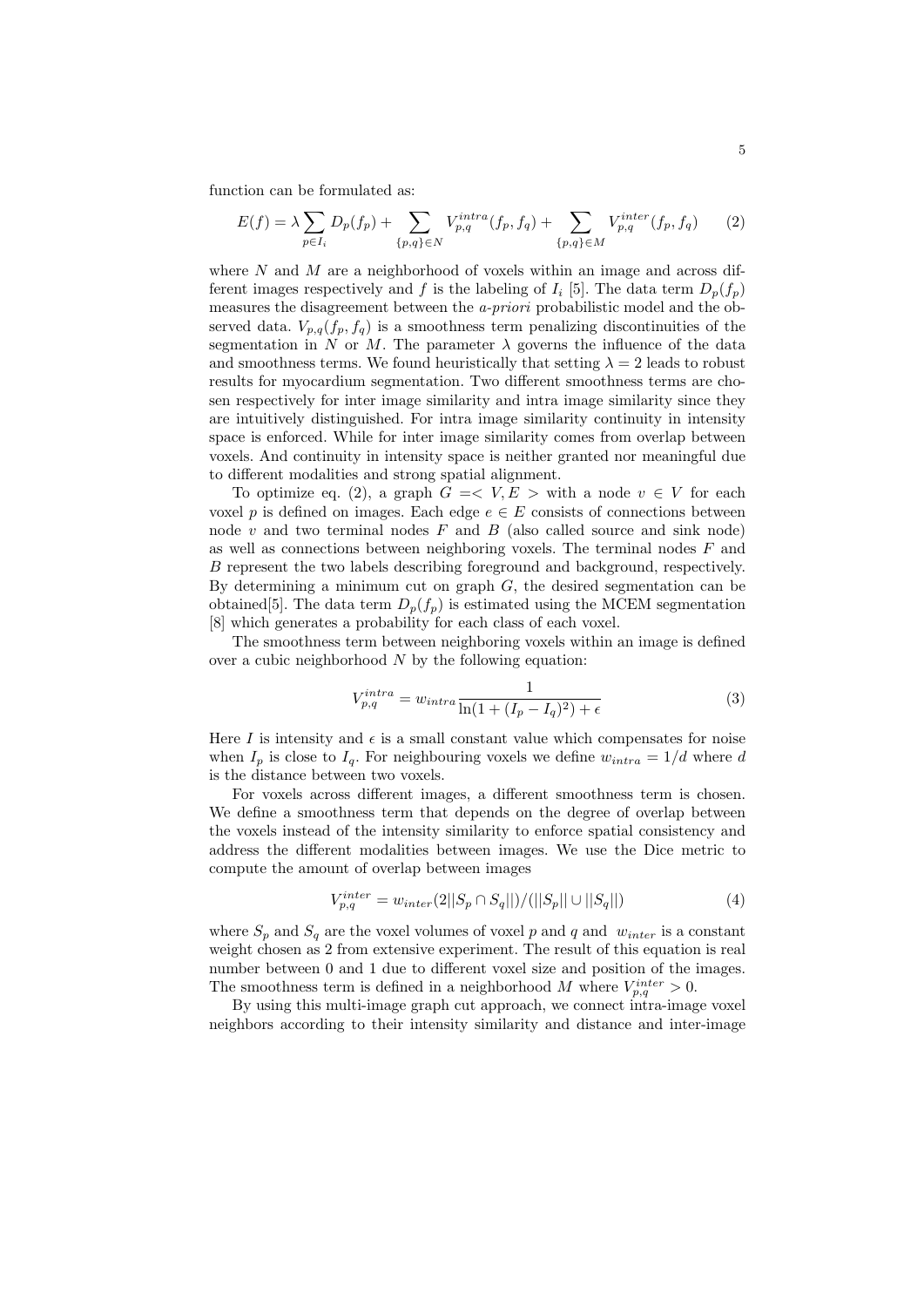voxels neighbors according to their spatial overlap. This enables us to segment multiple images simultaneously and consistently. Finally the energy function is optimized using graph-cuts and multiple labels are achieved at the same time using the expansion and the swap algorithm[5].

#### **3 Uncertainty definition and evaluation**

#### **3.1 Registration Uncertainty**

Given two images, *Iatlas* and *I<sup>i</sup>* (the subject's *i*th image), we can estimate a transformation **T** which maps image  $I_i$  to  $I_{atlas}$  so that a voxel of  $I_i(\mathbf{x})$  correspond to  $I_{atlas}(\mathbf{T}(\mathbf{x}))$  and their intensity values should be similar. Using a probabilistic formulation for the image registration problem [6], the uncertainty of a transformation **T** at point **x** can be modeled by the following equation :

$$
uc(\mathbf{T}(\mathbf{x})|(I_i(\mathbf{x}), I_{atlas})) = 1 - \frac{p((I_i(\mathbf{x}), I_{atlas})|\mathbf{T}(\mathbf{x}))p(\mathbf{T}(\mathbf{x}))}{p((I_i(\mathbf{x}), I_{atlas}))}
$$
(5)

We model the likelihood term,  $p((I_i(\mathbf{x}), I_{atlas})|\mathbf{T}(\mathbf{x}))$ , as a normal distribution of the intensity difference between transformed  $I_{atlas}$  and  $I_i$  estimated using an EM algorithm after histogram equalization. Similarly, the prior of the transformation,  $p(\mathbf{T}(\mathbf{x}))$ , is modeled as a Rician distribution of the Jacobian determinant of the transformation [12]. The distribution is estimated based on the inversion technique proposed in [13]. The Rician distribution is a non-negative and asymmetric distribution which approximates the distribution of the Jacobian determinant well for a given transformation. Finally,  $p((I_i(\mathbf{x}), I_{atlas}))$  can be modelled as a constant term.

#### **3.2 Segmentation Uncertainty**

The uncertainty of a given label from our 4D graph cut segmentation can be modeled by the following equation:

$$
uc(L_j|I_i(\mathbf{x})) = 1 - \frac{p(I_i(\mathbf{x})|L_j)p(L_j)}{p(I_i(\mathbf{x}))}
$$
\n(6)

where  $p(I_i(\mathbf{x})|L_j)$  is the likelihood that intensity of  $I_i(\mathbf{x})$  belongs to  $L_j$  as estimated by the segmentation method.  $p(I_i(\mathbf{x}))$  is modelled as a constant term and

$$
p(L_j) = \frac{1}{log(\delta_j + 1 + \epsilon)}\tag{7}
$$

Here  $\epsilon$  is a small constant value and  $\delta$  is the interquartile range of the multiple component distribution that represents  $L_j$ 's intensity distribution from our segmentation method. The interquartile range is chosen because it's a robust statistic that conveys the dispersion of a distribution [6] and corresponds well to the intra-region homogeneity of a segmentation. It is robust in the sense that it provides meaningful information even for non-Gaussian distributions like the ones that can be obtained from the MCEM segmentation.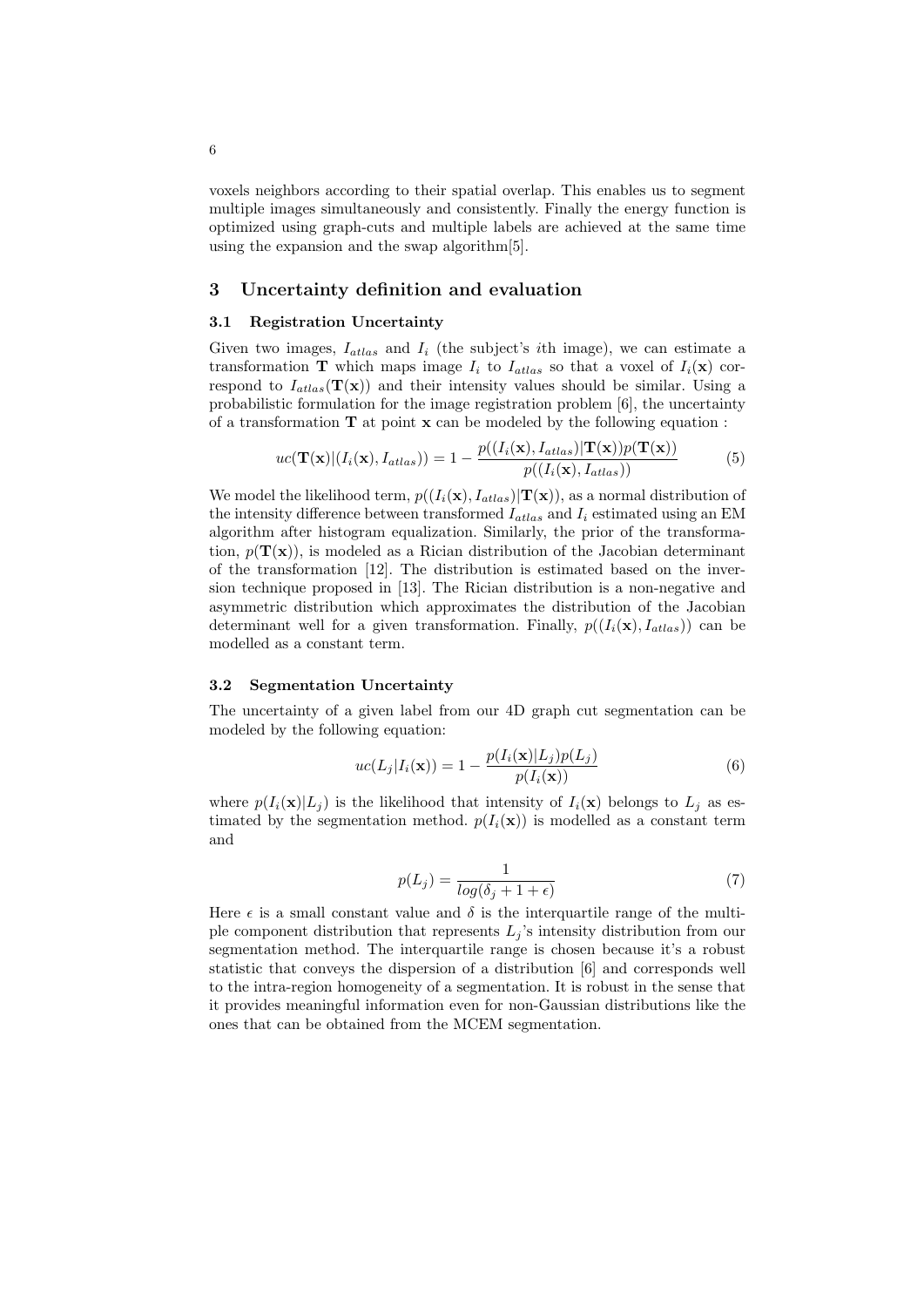**Table 1.** Validation results: The Dice overlap measure for the endocardial segmentation  $(LV)$  and epicardial segmentation  $(LV+MYO)$  results comparing automatic and manual segmentation.  $*$  means that the pair-wise t-test is significant at  $p < 0.05$  and  $* p < 0.01$ 

| Group | Segmentation        | Segmentation using SA only[8] | Proposed segmentation |
|-------|---------------------|-------------------------------|-----------------------|
| all   | endocardial*        | $0.907 \pm 0.032$             | $0.920 \pm 0.026$     |
|       | $epicardial*$       | $0.908 \pm 0.028$             | $0.921 \pm 0.024$     |
| apex  | endocardial $\star$ | $0.837 \pm 0.095$             | $0.900 \pm 0.059$     |
|       | epicardial $\star$  | $0.838 \pm 0.079$             | $0.910 \pm 0.052$     |
| mid   | endocardial         | $0.918 \pm 0.028$             | $0.923 \pm 0.024$     |
|       | epicardial          | $0.920 \pm 0.029$             | $0.925 \pm 0.021$     |
| basal | endocardial *       | $0.894 \pm 0.048$             | $0.916 \pm 0.041$     |
|       | epicardial *        | $0.896 \pm 0.036$             | $0.917 \pm 0.033$     |

#### **3.3 Uncertainty quantification and user interaction**

For each voxel  $x_i$  in all images, its registration and segmentation uncertainty can be evaluated and visualized using eqs. (5) and (6) respectively. We can further define the registration and segmentation uncertainty of a given region  $L_i$  by averaging over the region. The quantification of uncertainty can be used to inform the user about how reliable the segmentation results are.

Based on results from the uncertainty analysis, we can design a system that that detects abnormally high uncertainty. In our analysis we have four failure cases in which the global affine registration fails during the atlas registration. The subsequent segmentations also fail. Myocardial registration uncertainty is a good indicator for failed global affine registration (failed cases  $0.86 \pm 0.14$ , successful cases  $0.39 \pm 0.08$  *p*  $\lt$  0.0001). A combination of registration and segmentation uncertainties is better in terms of classification using linear discriminant analysis (LDA) (failed cases  $1.73 \pm 0.12$ , successful cases  $1.2 \pm 0.08$  *p*  $\ll 0.0001$ ). A good threshold for detecting segmentation failures using the combined registration and segmentation uncertainty is 1.59 derived from LDA with accuracy of 100%.

In the cases that we detect a segmentation failure, the user is asked to define 6 landmarks (apex, center of left ventricle, anterior and inferior insertion points of right ventricle, center of right ventricle and center of basal plane). These landmarks are also defined in the atlas. By introducing knowledge about these additional 6 landmarks, the atlas-to-image registration can be initialized more accurately and all segmentations performed correctly.

### **4 Results**

In this paper we used datasets form 32 subjects. Each dataset consists of short axis (SA), long axis (LA) four (4CH), three (3CH) and two chamber (2CH) cine MR image sequence  $(2.2 \times 2.2 \times 10, \text{mm}, 30 \text{ phases})$  and anatomical 3D MR images  $(1.1 \times 1.1 \times 1.1, \text{mm})$ , one phase).

Manual segmentations were performed by a cardiologist to extract the myocardium and left ventricle in all images after spatio-temporal registration. We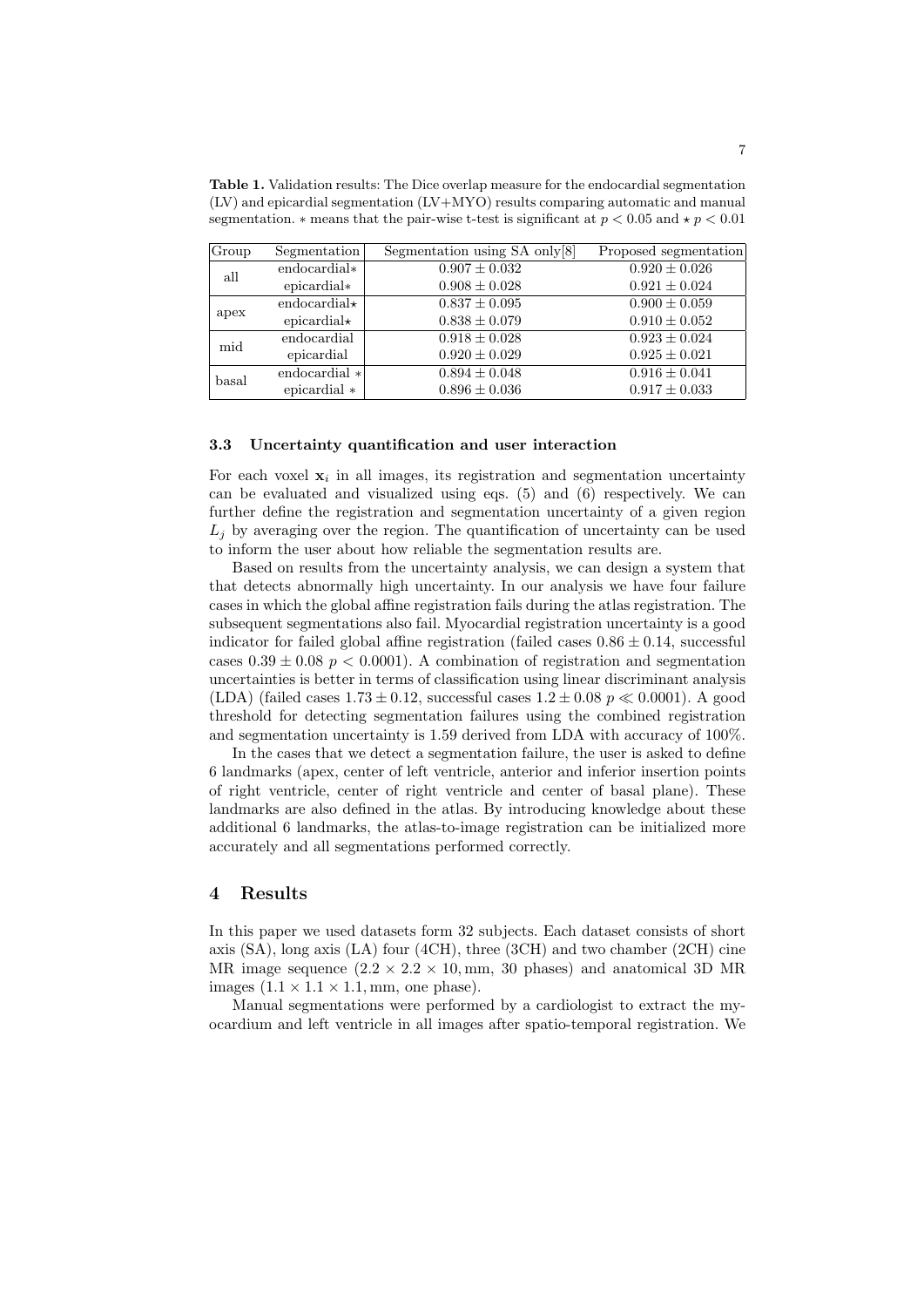then compared these to the segmentation results obtained via our previous technique [8] which uses SA MR images only and the proposed technique. Both techniques utilize the landmarks from the user for four patients for which the global affine registration fails. For comparisons between the methods we used the Dice metric,  $D = (2||S_a \cap S_b||)/(||S_a|| + ||S_b||)$  where  $S_a$  and  $S_b$  are respectively the manual label segmentation and automatic label segmentation. The results are summarized in tab.1. The results indicate that our proposed segmentation scheme performed better than the original method especially on the basal and the apex segments. The basal and apex are very difficult to segment using SA MR images only due to the large slice thickness and partial volume. In the proposed approach the segmentation in these region is enhanced by adding information from 3D and LA images.



**Fig. 2.** Left figure shows myocardial segmentation uncertainty and right figure shows myocardial registration uncertainty

Uncertainty is a good indicator for the failure of the global affine registration. However, during our experiment, there is no strong correlation between uncertainty and accuracy of the segmentation if the uncertainty does not rise beyond the threshold used. If the segmentation is considered successful, the uncertainty relates more to abnormality of the patient's cardiac anatomy than the accuracy of the segmentation. This is possibly due to the fact that our segmentation algorithm is designed to segment pathological images well using LARM [3] and MCEM [8]. To examine if the uncertainty correlates to the abnormality of the patients, we assume that segmentation uncertainty which comes from intensity and geometry distribution relates to abnormal intensity like ischemic cardiomyopathy while registration uncertainty which comes from geometry distribution corresponds well to abnormal geometry like dilated cardiomyopathy. Figure.2 shows that myocardial segmentation uncertainty is a very good predictor for separating ischemic cardiomyopathy from the rest of subjects (ischemic subjects  $0.82 \pm 0.012$ , other subjects (normal and dealated)  $0.80 \pm 0.016$  *p* < 0.001), meanwhile myocardial registration uncertainty is a good predictor for separating dilated cardiomyopathy from normal subjects (dilated subjects  $0.38 \pm 0.08$ ,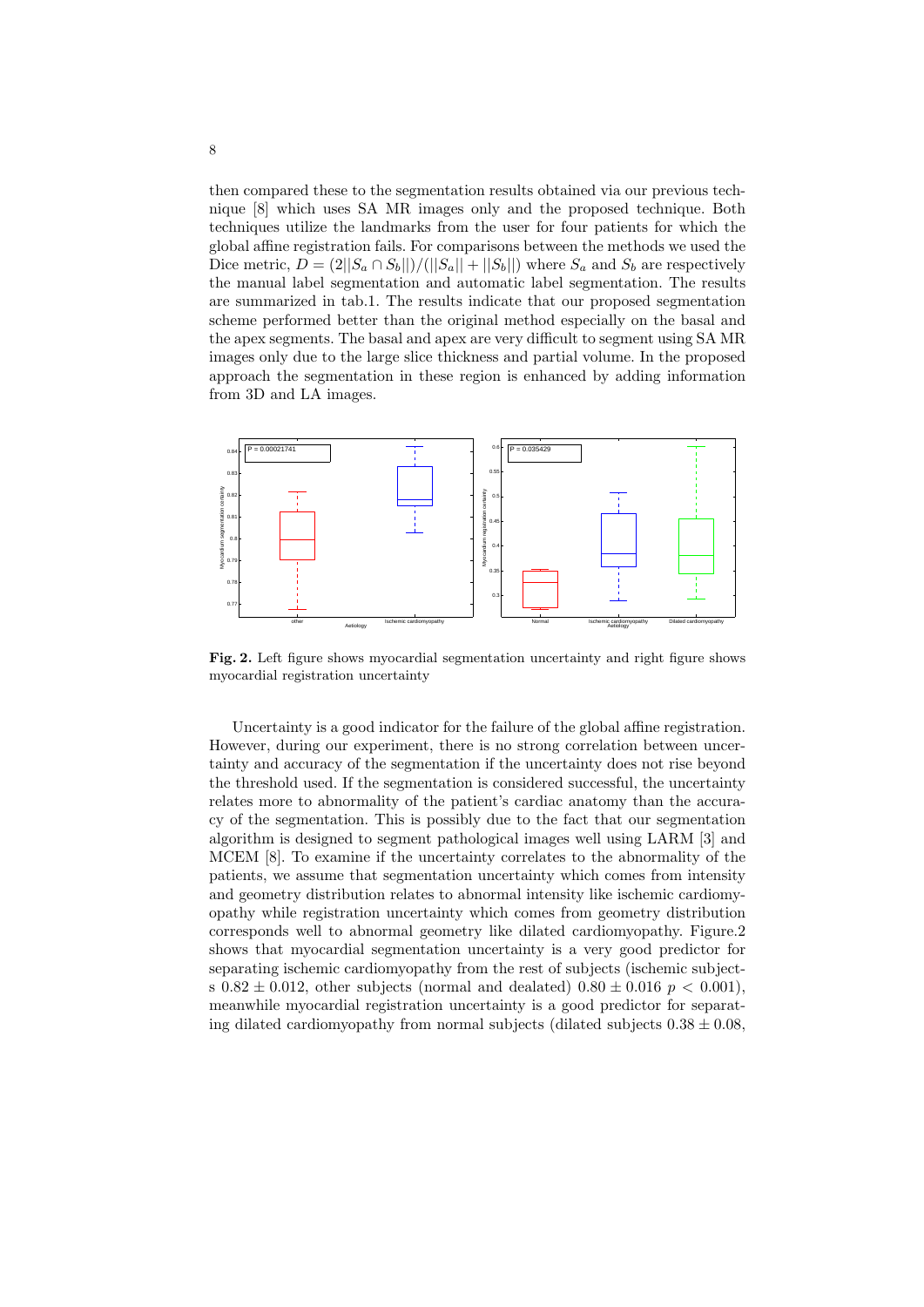

Fig. 3. End Diastolic Volume(EDV) of the subjects from the segmentation, p value between normal and ischemic is 0.025, between normal and dilated is 0.054 and between dilated and ischemic is 0.287.

normal subjects  $0.33 \pm 0.04$  *p* < 0.05) but not from ischemic subjects. Compare to EDV Figure.3, uncertainty outperforms EDV by distinguishing ischemic  $(p < 0.001$  against  $p < 0.05$ ) from other and separate dilated  $(p < 0.05$  against  $p > 0.05$  from normal.

## **5 Conclusion and Future Work**

In this paper we present a novel two-step multiple image segmentation framework using three widely available MR image sequences. Using LARM and MCEM we are able to deal with local shape variations as well as infarcted myocardium. The segmentation is performed simultaneously from all images using a multiimage graph cut approach. The accuracy is significantly improved compared to previous segmentation methods by utilizing both intra- and inter-image information Table.1. We finally define a system that detects segmentation failures using registration and segmentation uncertainties.

Cardiac pathology is not always easily detectable in images, e.g. the transposition of vessels, but likely to be detected by registration and segmentation uncertainty. Since we can define uncertainty for every part of the cardiac anato